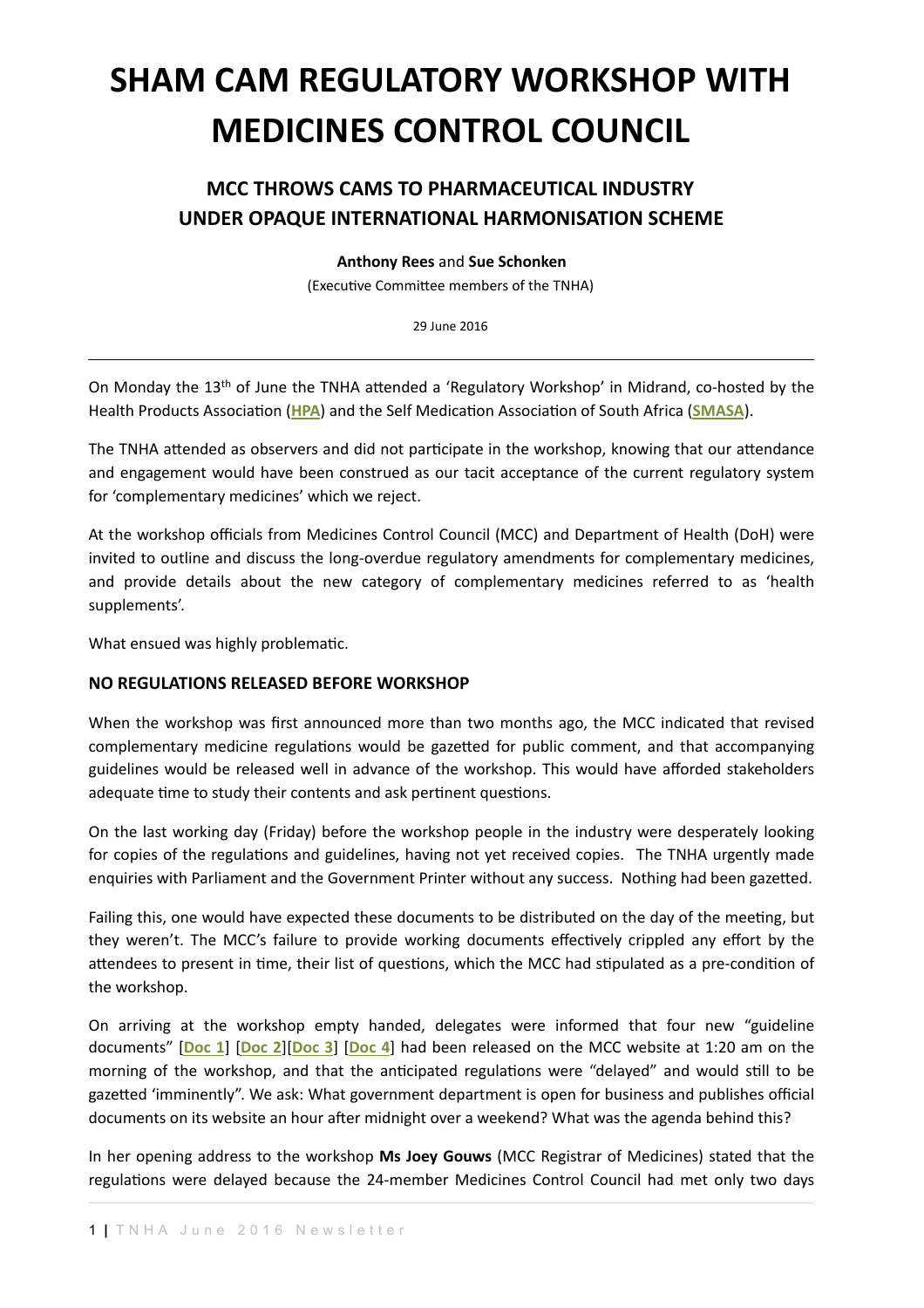prior to the workshop, and had not had sufficient time to approve and release them. She claimed they would be released imminently: More than two weeks has passed since the workshop (at the writing of this report) and still no regulations have been gazetted.

For the past nine months the standard response of Gouws's office to any queries involving the expected date of release for the amended regulations has been met with the 'imminently' reply. We have heard this 'imminently' word for months on end and quite honestly question if the MCC understands the Oxford Dictionary meaning of imminent 'very soon'.

One would have reasonably anticipated, as attendees of this technical workshop that the MCC, in full knowledge of their failure to publish in good time for the workshop, would have made workshop packages ready at the entrance so that all parties had appropriate material to review. This did not happen. 

The delegates sat with no material whatsoever which they could refer to and make notes on.

## **RECORDING OF PRESENTATIONS DENIED**

When we enquired with the Workshop Coordinator if the presentations were being officially recorded on video or audio, we were informed that the MCC had expressly requested that no recording of the workshop be allowed, including by delegates.

If the MCC embraced transparency or valued stakeholder participation, they would not have imposed this draconian prohibition.

#### **QUESTIONS FROM THE FLOOR DENIED**

We were informed prior to the workshop that questions would not be allowed to be asked from the floor and that questions directed to the MCC/DoH Panel had to be submitted in writing and sent to the workshop coordinator at least one week in advance.

In her welcome speech, workshop moderator Dr Konji Sebati reiterated this rule, stating that delegates would be flatly ignored if they interjected during presentations, or attempted to pose any questions.

Sebati is the CEO of the Innovative Pharmaceutical Association of South Africa ([IPASA](http://www.ipasa.co.za/)) and Director of the Department of Traditional Knowledge and Global Challenges at the World Intellectual Property Organization ([WIPO](http://www.wipo.int)). She previously represented South Africa as ambassador to Switzerland, France, The Vatican and Liechtenstein. She also worked for Roche Pharmaceuticals and served as Medical Director of Pfizer.



**Dr Konii Sebati** (CEO of IPASA)

IPASA represents Western *drug companies* conducting business in disease management in South Africa, and represents 43% of the local pharmaceutical drug market. In 2014 IPASA was described by Health Minister Aaron Motsaledi as being behind "Big Pharma's satanic plot of **genocide**" in South Africa, following a leaked document, allegedly drafted by IPASA describing how "astroturf (false grass roots) organizations" would be created by Big Pharma to exert pressure on the SA government to change its policies directed at eliminating and bypassing intellectual property rights (patents) for costly pharmaceutical drugs.

Just how a complementary medicine regulatory workshop could be refereed by the CEO of Big Pharma's official representative in South Africa, is beyond questionable, and telling of what forces may be pulling the MCC's strings in what has become the pharmaceutical expropriation of natural health products.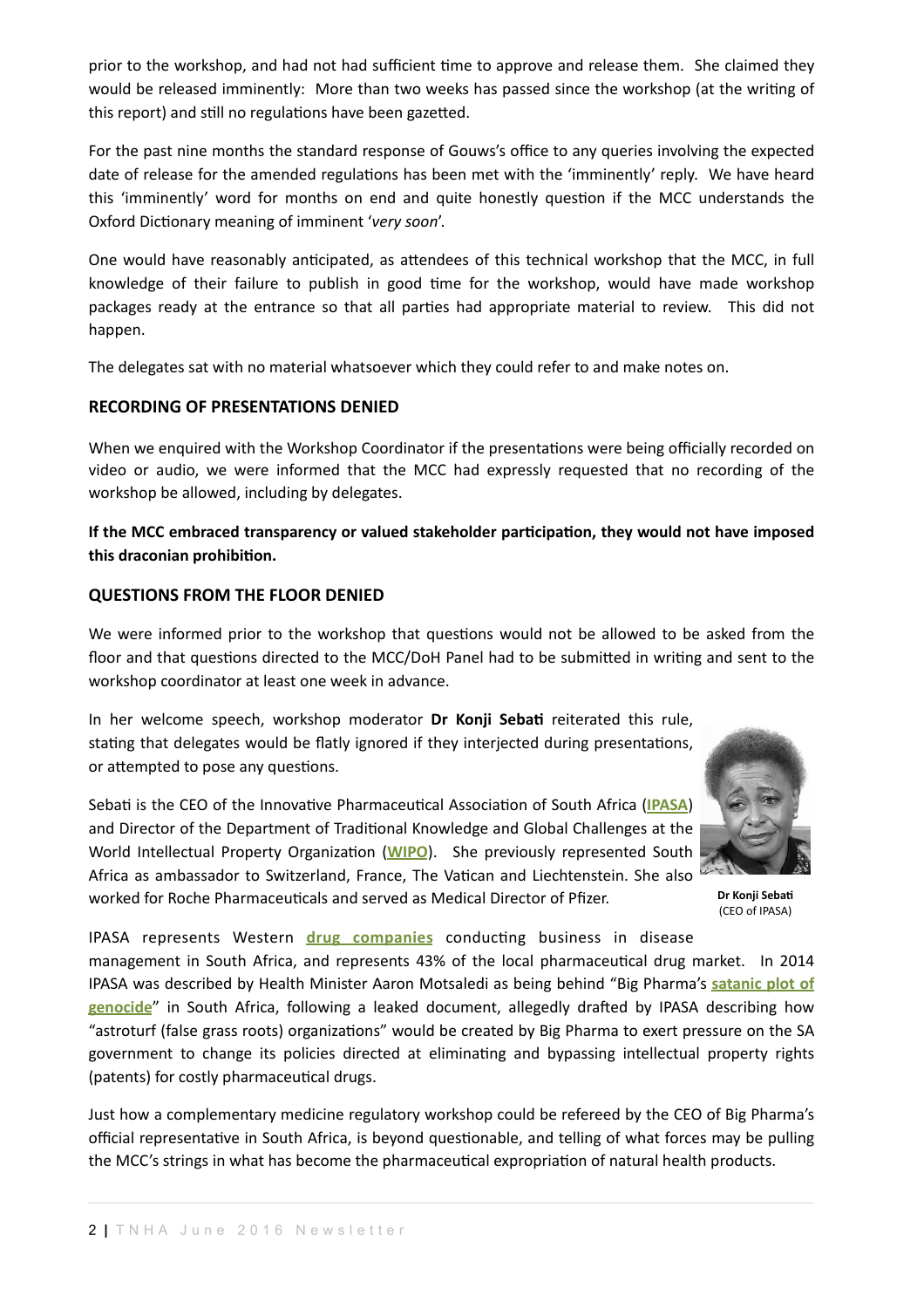#### **WRITTEN QUESTIONS CENSORED**

At the end of the lunch break, after most delegates had returned to the lecture theatre we witnessed Ms Gouws and Dr Sebati screening the question sheet submitted by attendees a week prior to the meeting, and discussing which questions would be dealt with by the speaker panel at the end of the programme. Gouws crossed out questions related to issues they she and her colleagues were no doubt not prepared to answer.

#### This was blatant censorship of valid questions raised by concerned delegates.

#### **DRUG REGULATORY HARMONISATION SCHEME BEHIND CAM REGULATIONS**

In her opening lecture. Ms Gouws pointed out that the recent regulations (which will severely restrict the public's access to natural health products and traditional medicines in South Africa) are in alignment with the MCCs regulatory convergence (harmonization) programme under the auspices of the **International Coalition of Medicines Regulatory Authorities ([ICMRA](http://www.icmra.info/)).** 

View **Slide 21** of Gouws' presentation as evidence.

Over the past two years we have been researching ICMRA, run by a few dozen unelected bureaucrats, who meet on average twice a year in various foreign locations, making decisions for the health of billions of people on seven continents behind closed doors with no transparency or consultation.

Who are these people? Their names aren't provided in their press releases or on their website. Who pays them? What authority do they have?



Photo: Meeting in Amsterdam, Netherlands (3-6 December 2013) where global drug regulators agreed to the establishment of ICMRA

On her return from an ICMRA meeting held in London in early 2014, Dr Gouws reported to local industry insiders that ICMRA Member Countries had agreed that various countries, including South Africa would follow Health Canada's lead in bringing natural health products under a quasi-drug-regulatory model, and that these regulatory schemes would become benchmarks for the other countries to follow. South Africa and New Zealand appear to be the first dominos to fall in this global strategy.

We would like to know why our legislature (Parliament) has seemingly never been briefed about or approved this scheme.

## **WHAT IS ICMRA?**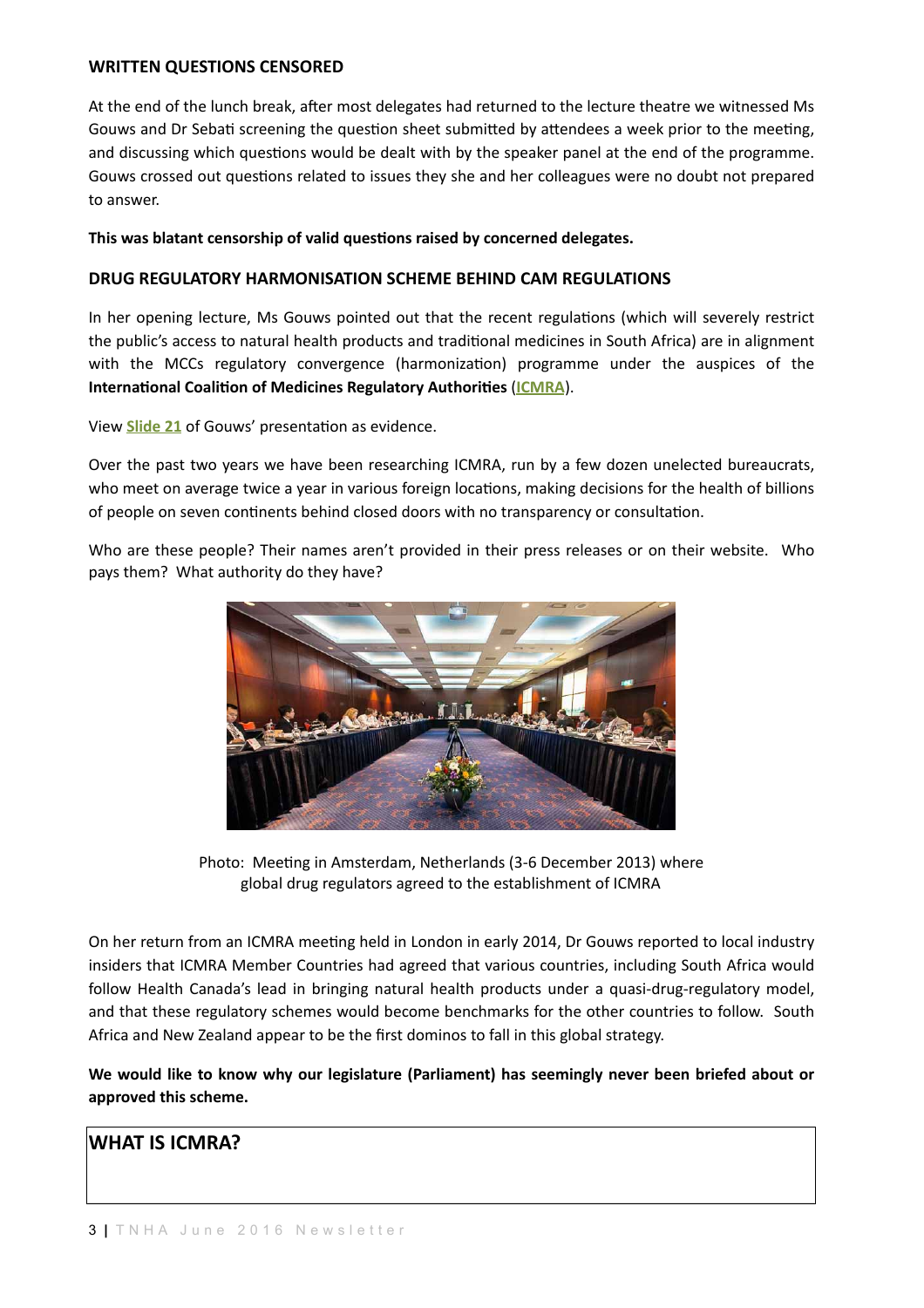The conceptualisation of ICMRA was the brainchild of the previous US Food and Drug Administration Commissioner, Margaret Hamburg. (see "*New Realities of Globalization -- Implications for Health, Medicine and the Role of the Regulator*", presented in London on the 6 March 2014. [Ref 1][Ref 2]

ICMRA describes itself as an executive-level and strategic co-ordinating entity of regulatory authorities, which aims to provide the global architecture for pharmaceutical drug regulation. It also aims to promote the **equivalence and convergence** (harmonization) of national and regional regulatory **systems.** 

ICMRA does not have a permanent office. Its Secretariat functions "virtually" on an interim basis and is currently chaired by Health Canada's Health Products and Food Branch (**[HPFB-HC](http://www.hc-sc.gc.ca/ahc-asc/branch-dirgen/hpfb-dgpsa/index-eng.php)**). 

This HPFB-HC is responsible for natural health product regulations, and currently influencing the natural health product regulatory schemes in South Africa and New Zealand.



ICMRA's membership is voluntary, and currently comprises the drug regulatory authorities from the largest pharmaceutical export and import nations, including Australia (TGA), Brazil (ANVISA), Canada (HPFB-HC), China (CFDA), Europe (EMA and DG-SANCO), France (ANSM), Germany (PEI), Ireland (HPRA), Italy (AIFA), Japan (PMDA and MHLW), Mexico (COFEPRIS), Netherlands (MEB), New Zealand (Medsafe), Nigeria (NAFDAC), Singapore (HSA), South Africa (MCC), South Korea (MFDS), Switzerland (Swissmedic), United Kingdom (MHRA) and the United States (FDA). The World Health Organization (WHO) is the only participating observer organization.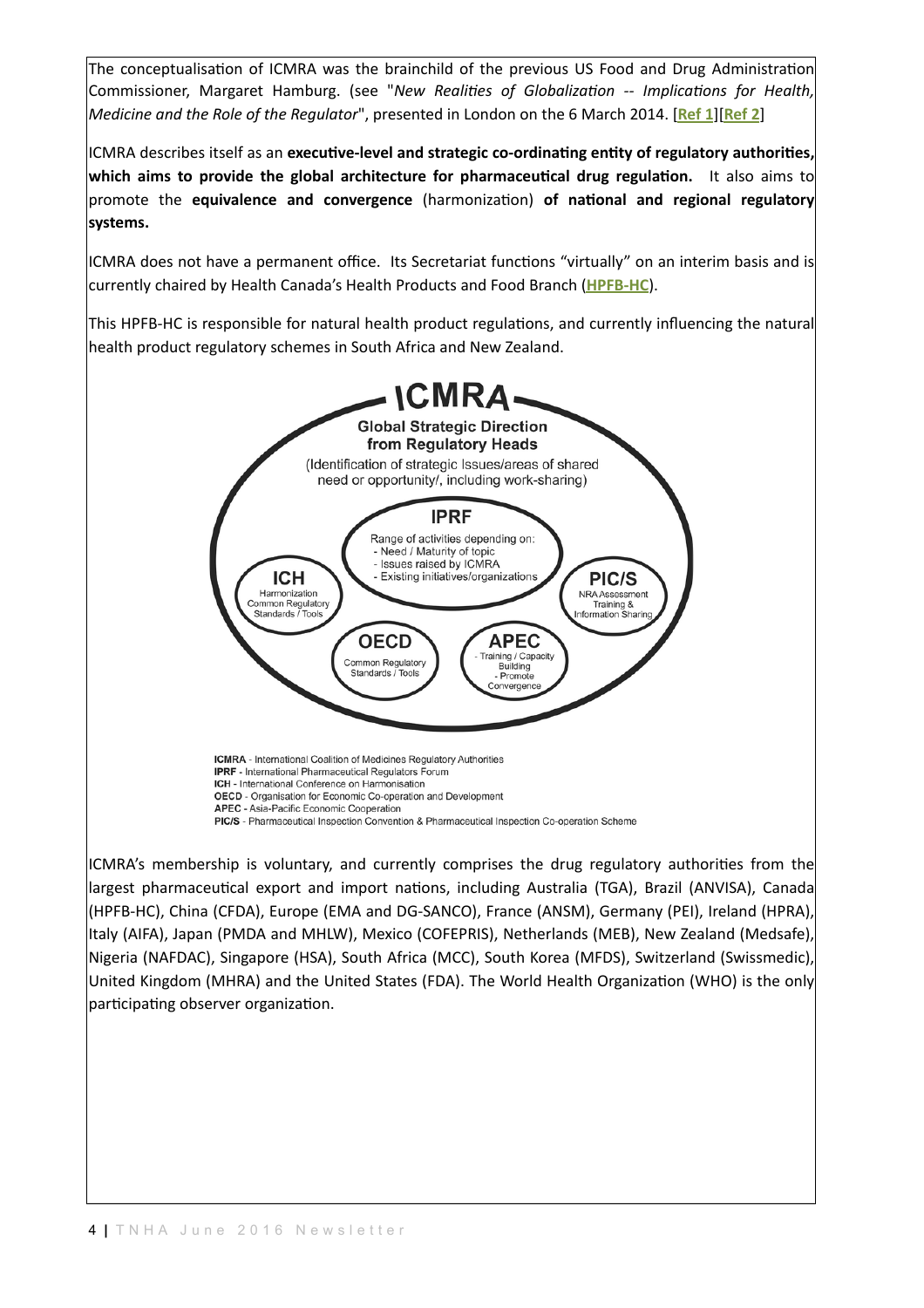

#### **Map of current ICMRA Member Countries (As of June 2016)**

The ICMRA is currently in its interim phase (2014 - 2016) and is expected to expand its membership to more countries beyond 2017. With footholds in threshold countries on every continent, ICMRA harmonized countries will become benchmarks for other neighbouring countries and regional regulatory agencies to follow, for example the soon-to-be lunched African Medicines Agency (**[AMA](http://www.naturalhealthalliance.co.za/February2016/NEWSLETTERFEB2016.pdf)**).

Natural health freedom activist groups like the TNHA around the world will need to monitor this shadowy decision-making body more closely in the future, and demand more transparency at its meetings. ICMRA must open itself up to participation by key stakeholders and civil society organisations, or it must be dismantled for having an illegitimate mandate.

While the world's attention has been fixed on the Codex Alimentarius Commission over the last two decades, and the potential threat it poses by limiting access to nutrients and functional foods, ICMRA has been quietly established with greater potential to undermine our health freedoms in a very short time frame, and with no accountability.

**QUESTION: Who is actually making decisions for natural products in the world? Pharmaceutical drug** regulators? Are we being bulldozed by alliances and agreements we know nothing about?

## **MUSINGS ON THE "WORKSHOP"**

The Oxford Dictionary defines a workshop as: "A meeting at which a group of people engage in intensive discussion and activity on a particular subject or project". And "Present a performance (concept) of a ... work, using intensive group discussion and improvisation in order to explore aspects of the production *prior to formal staging."*

In essence we believe that any workshop has as its purpose to review the subject matter, break into intensive discussion groups, explore meanings and implications, make input towards qualified understandings and interpretations, and then present the input of the work groups into the larger group for serious consideration by the workgroup presenters and officials.

Instead, what the delegates at this workshop were subjected to was sitting in restrained silence like Grade 2 children, under threat of personal embarrassment or eviction, being presented with a collection of out-of-date, condescending lectures by bureaucrats and pious orthodox medicine academics (all slanted towards benefitting pharmacists and chemical drug companies) who were all of the conviction that '*a* medicine is a medicine is a medicine' and that there was no difference between orthodox pharmaceutical chemical drugs and natural health products. From their lecterns they decreed that there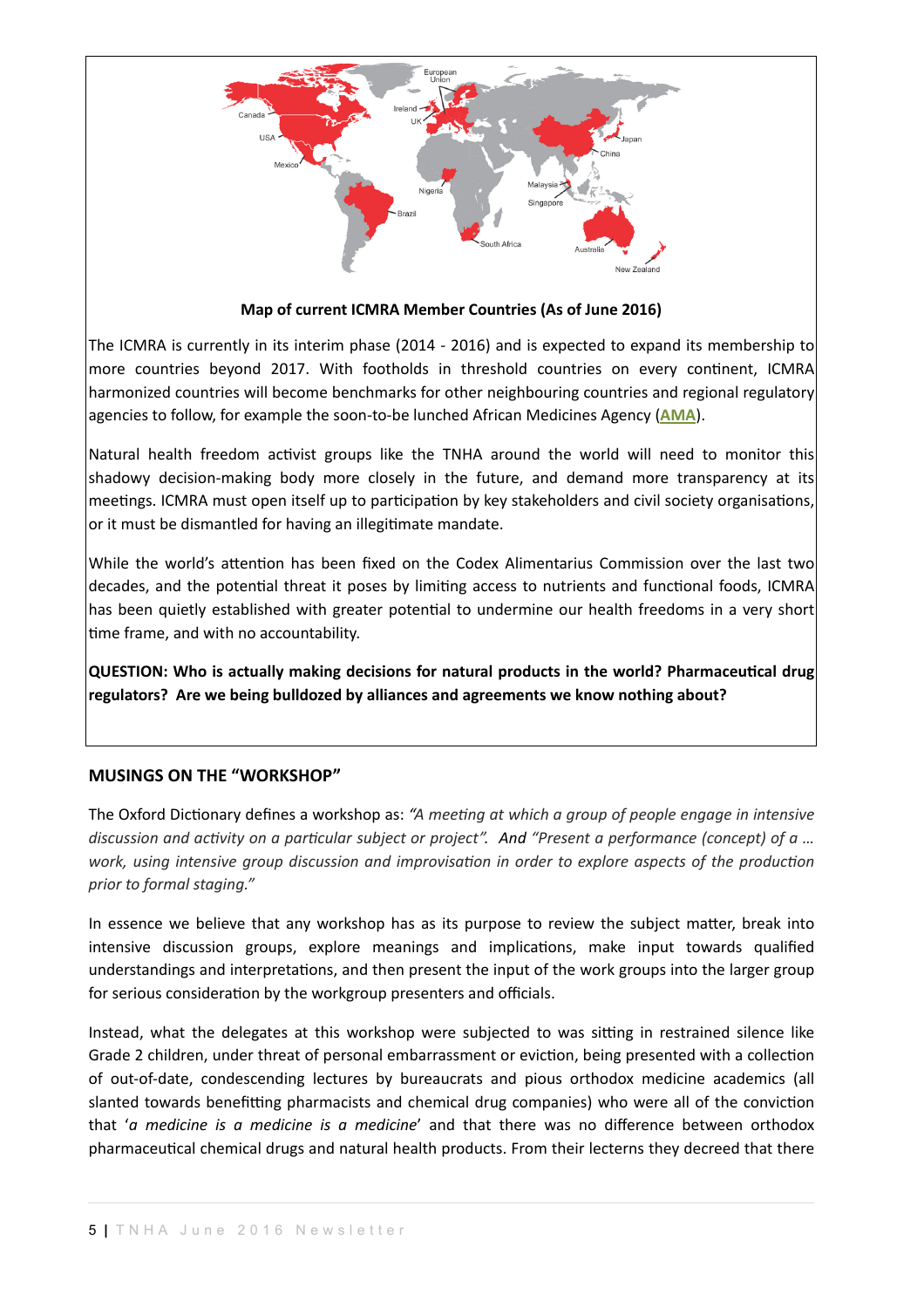is little difference in the way natural health products and pharmaceutical drugs should be manufactured and assessed for registration.

## Clearly, there is a critical deficiency in knowledge among MCC officials to the fundamental tenets of traditional and natural health products, and the paradigm to which they belong, let alone the inherent safety of these time-tested health regimens.

This elective blindness is married to a blunt refusal to grasp the merits of these products. What a joke (if it wasn't so serious), a farce, a charade. This was an insult to the collective intelligence of the natural health product industry delegates present.

In contrast, the pharmacists attending from the pharma-drug industry, or who work as private registration consultants, appeared to be pleased with the presentations. No surprises here, as they are already jammed into the sausage-mill of over-regulation, and rubbing their hands at the financial opportunities that regulation of complementary medicines sector lands of their laps.

The sub-text here is that the beneficiaries of these proposed CAM regulations would be pharmacists, who will have to be permanently employed by manufacturers, as well as private medicines registration consultants. 

The only "concession" in all the tirades of irrelevant and biased deliveries of six hours of sound-bytes by the presenters, was an envisaged separation of natural health products into "Low Risk" and "High Risk" products and dossiers, which related only to the "health claims" or inferred usefulness of the natural products, and had nothing to do with any safety issues of the products.

The very notion of "claims" on products is so broad and so obtuse, that even if somewhere in the world there existed some reference to a natural health substance's usefulness in preventing or treating any single disease condition, any products (or applications) containing these compounds, would default to the "High Risk" category, meaning their scheduling and removal from shelves.

There was no suggestion that genuine professionals in the natural health products industry would be consulted, as all MCC dossier assessments would be placed before a panel of pharmacists to arbitrarily determine High vs Low Risk categorisation, or whether a dossier can proceed to the next step of the registration process.

What is evident is that a small homeopathic clique on the Complementary Medicines Committee (CMC), a single profession represented by the Allied Health Professions Council, appears to currently have a marginal degree of favour within the MCC, offering thinly veiled "lip service" to the CAMS sector.

## This is not legitimate representation of the broad-based traditional and natural health sector of the **Nation.**

How is it that a few people can make unilateral decisions for a whole sector which includes doctors who practice with integrated health strategies, nutritional health practitioners, the manufacturing industry and millions of health conscious consumers?

## THE INEXPLICABLE INFLUENCE OF THE ALLIED HEALTH PROFESSIONS COUNCIL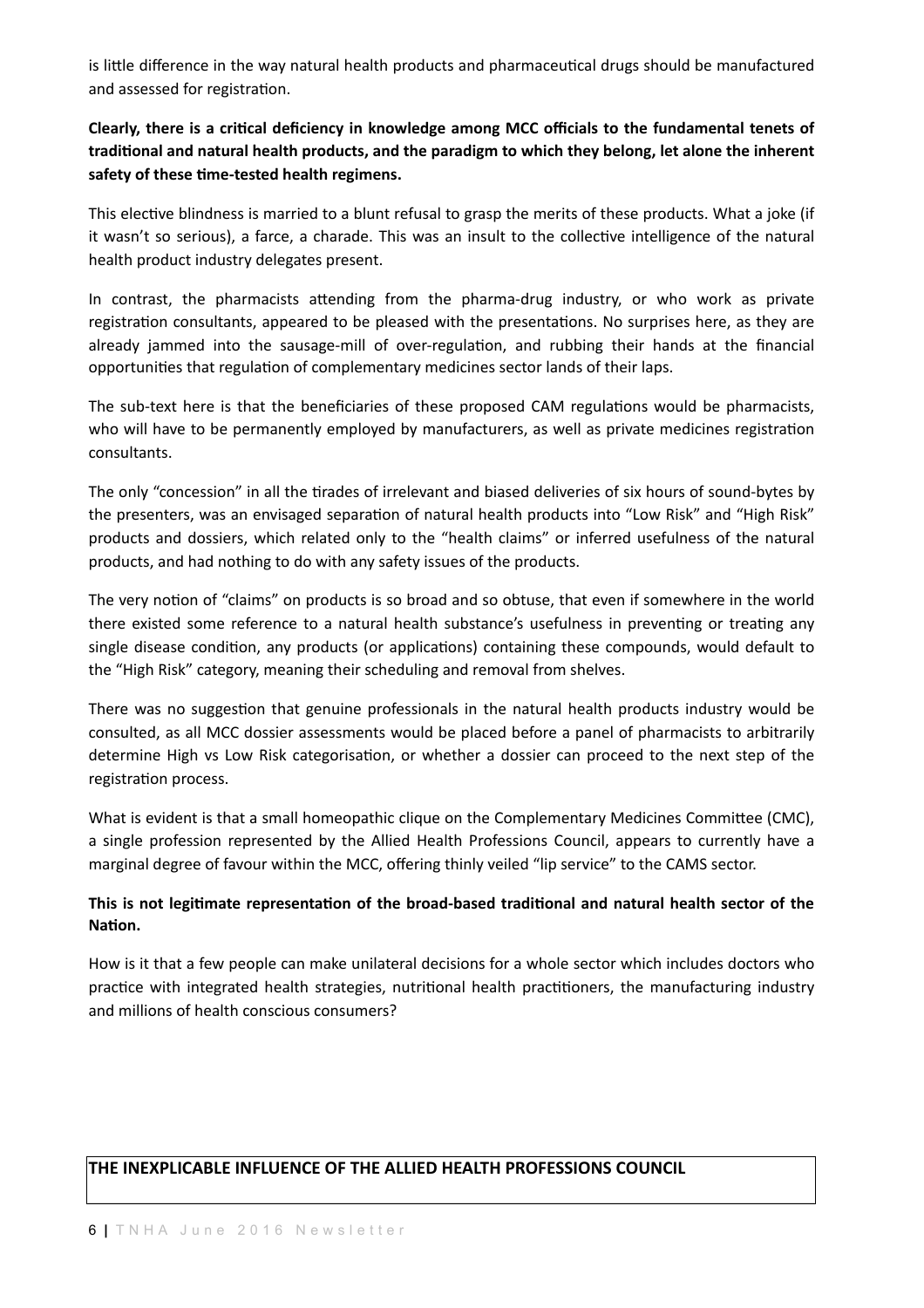One of the MCC members who delivered a lecture, Prof Andy Gray reiterated that all herbal and homeopathic products sold in South Africa are defined as 'discipline-specific' complementary medicines, and would not be included in the new 'food supplement' category, rendering them difficult to register for over-the-counter sale.

The rationale behind this decision is that these substances and products are attributed to the medicines described in the exclusive scope of practice of Allied Health Professionals registered with the Allied Health Professions Council, in terms of the Allied Health Professions Act (Act No 63 of 1982).

This is absurd and irrational, as the majority of commercial herbal and homeopathic products have never been supplied or manufactured exclusively by these practitioners. The majority of these products (by market share) have been historically sold in pharmacies, health stores and by direct marketing companies. 

The percentage of sales for homeopathic and herbal products to practitioners registered with the Allied Health Professions Council makes up a small percentage of gross sales of natural health product manufacturing companies. Practitioners registered with the Allied Health Professions Council are NOT the innovators of these products, and have no inherent right to exclusivity of them, considering most are demonstrably low-risk substances.

Allied Health Professionals are not, according to the Allied Health Professions Act, allowed to own companies trading in medicines they prescribe.

The Allied Health Council is on record as being happy with the current MCC regulatory scheme, and in fact its leadership have been co-opted exclusively to the MCC's Complementary Medicines Committee (CMC). One homeopath, Dr Neil Gower has even been appointed to the 24-member Medicines Control Council and has been a key architect in drafting the regulations.

Under the current regulatory scheme the Allied Health Professions Council will monopolise the CAM sector. It supports the removal of effective, herbal and homeopathic products from the freely available (over-the-counter) market, wishing to dispense and sell them exclusively from their dispensaries, after paid consultations.

Because most complementary medicines ('Category D' products) are now hinged to the disciplines represented by the Allied Health Professions, the sustainability of such categories are dependable on the sustainability of the Allied Health Professions currently represented.

At present the Allied Health Professions Council has a major problem: It has very few students graduating in the professions of Phytotherapy (Medical Herbalism), Naturopathy, Traditional Chinese Medicine, Unani Tibb and Naturopathy who are eligible to enter onto the Council's professional registers. The only university in South Africa that provides training in these professions, namely the University of the Western Cape, has experienced an ever-dwindling number of fourth and fifth-year graduates. 

A few years ago, the professional register for Ayurveda (Indian traditional medicine) was closed due to the closure of the only training programme at UWC, and no graduates being admitted to the profession register. Yet, for some inexplicable reason, Ayurvedic health products are sub-categorised as 'discipline specific' complementary medicines.

This year the TNHA has ascertained that no more than eight students will enter their fourth year of training across the four professions represented. We are aware that many of the previous graduates of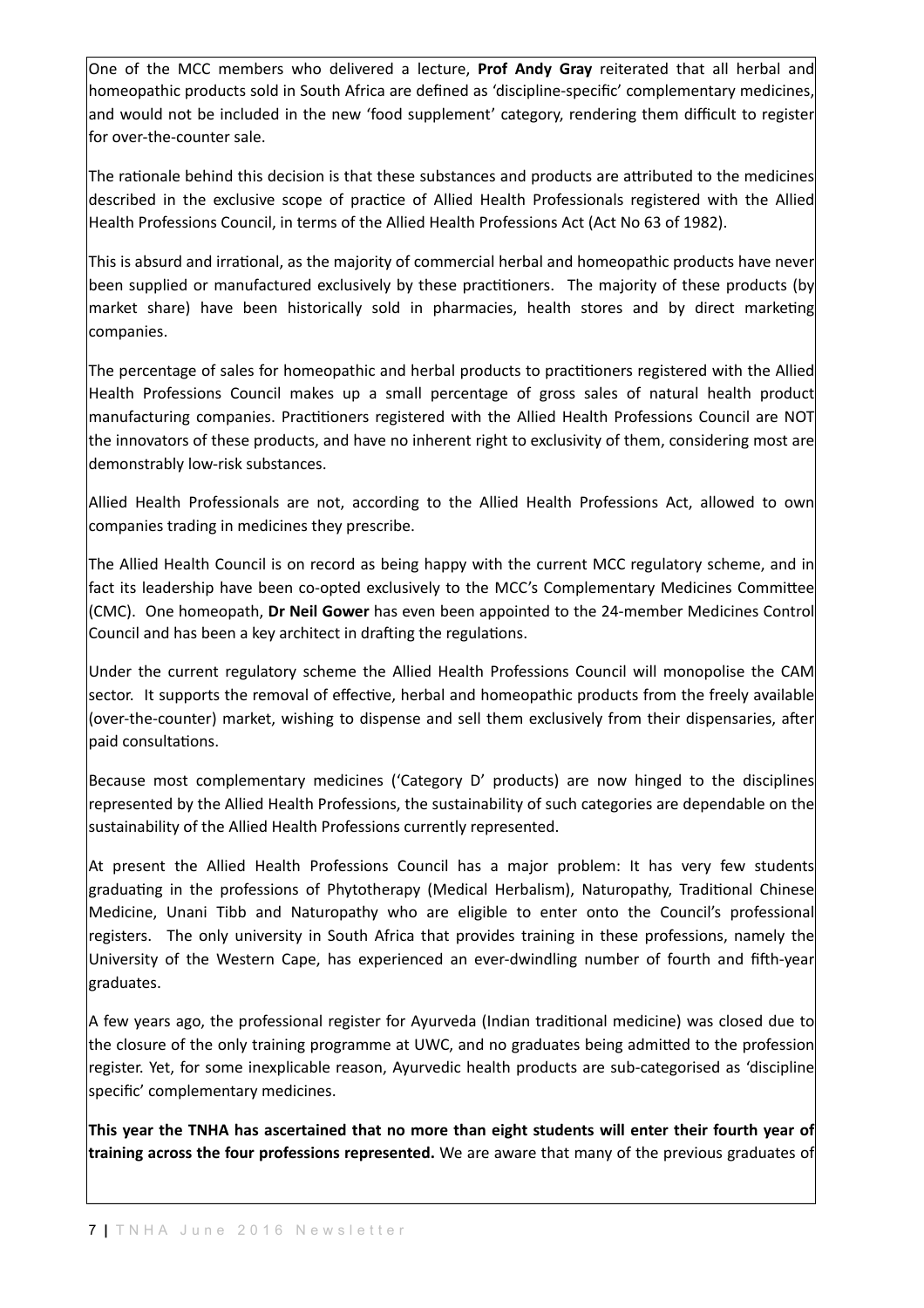the UWC programme no longer practice or have never opened practices. Most graduates work as reps for medicines manufacturers, labour in health shops or have changed careers.

The net result of the failure of these training programmes will inevitably result in the non-sustainability of the UWC courses in the near future, and the potential closure of the registers for these professions, a repeat of what happened in 1986.

Many of the existing practitioners currently on the Allied Health Professions Council's registers were registered between 1999 and 2002, after the registers were re-opened by Health Minister Nkosazana Zuma after two decades of being closed. Those admitted to the registers at that time were predominantly practitioners in the 40 to 50 year-old age group, and who are expected to retire in the next few years. With the exception of Homeopathy, the future of the prescribing professions of the Allied Health Professions Council looks dire, and as a consequence of this, so may the 'discipline specific' sub-categories of complementary medicine described in the MCC regulations attached thereto.

If the professions are no longer practiced or represented, what will become of the MCC 'discipline specific' categories legally tied to them?

## **MCC CLAIM: A MEDICINE IS A MEDICINE IS A MEDICINE**

The one lecturer openly declared this to be a "fact", with a bravado that was intended to subvert any possible challenge to his interpretation. What of this claim? Reality check: A DRUG IS A DRUG IS A DRUG, AND MANY CARRY SERIOUS POTENTIAL AND/OR REAL HARM.

This interpretation that "a drug is a drug is drug" has generally been voiced in the corridors of the MCC and the DoH to justify their inappropriate and harsh stance towards natural and inherently safe natural health products.

## **INAPPROPRIATE CTD DOCUMENTATION FOR REGISTRATION**

The MCC is still demanding that all applications for complementary medicines and food supplements be supported by a completed Common Technical Document (CTD), colloquially known as the ZACTD. This document (or dossier) is required to be completed by a registered pharmacist, responsible for the manufacture of complementary medicines and food supplements.

The document is highly technical in nature and may take hundreds of costly hours to complete and obtain sufficient documentary clinical trial evidence in support of a single product application.

We believe the ZACTD is appropriate for high risk pharmaceutical drugs, but not for natural health ingredients or mixtures thereof. For a single ingredient application, the ZACTD may exceed 250 pages of highly technical details and jargon, and becomes exponentially more voluminous the more ingredients are included in a product.

Here is an example copy of a **completed CTD dossier** mentioned by workshop presenter **Estelle Taute**, Director of Operations and Administration at the MCC. Why is this necessary?

Having to provide all this information for multi-ingredient products and/or an entire range of products requiring registration is ludicrous.

## **GOOD MANUFACTURING PRACTICE (GMP) OVERKILL**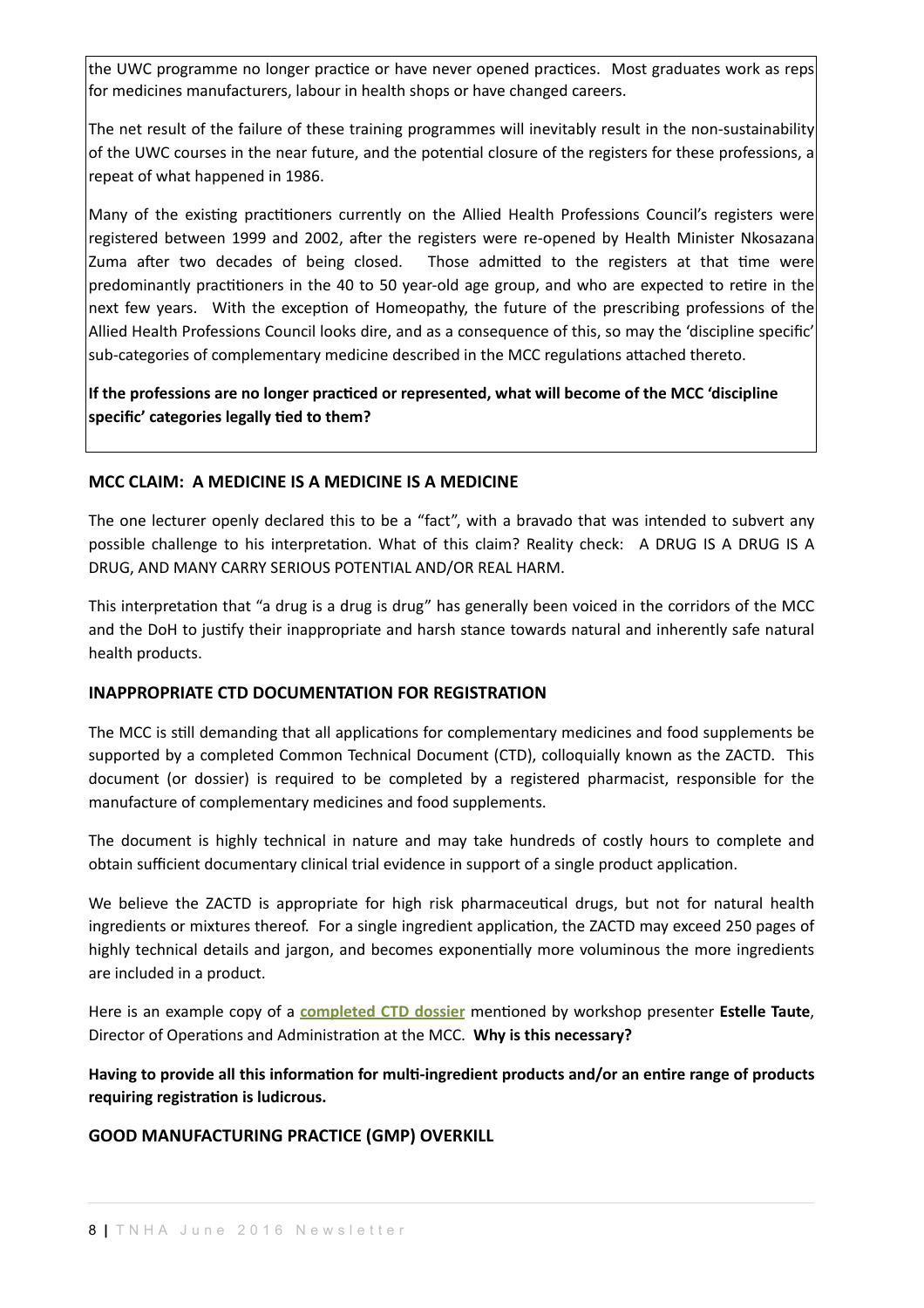One of the ten DoH Inspectors of Law Enforcement Unit, **Andrea Julsing Keyter,** gave an hour long presentation on the GMP requirements for manufacturing natural health products. The first twenty minutes could have been interpreted as a sales pitch for multi-million rand air-conditioning and laminar airflow management systems which are required to be installed in all MCC licensed manufacturing facilities. This week, we contacted the owners of two small natural health product companies who recently obtained quotes for these compulsory 'HVac systems'. The cheapest installation came in at R12million. 

The MCC also contends that all manufacturers who currently manufacture natural health products should already be licensed, or have applications lodged. They expect Site Master Files to be completed and critical processes validated to ensure consistency and compliance with specifications.

They require 'Good Documentation Practices', where all raw ingredient handling, manufacturing and post-processing instructions and procedures are recorded and that qualified operators (pharmacists) in the production facility are trained in document procedures. A copy of the WHO guidelines for pharmaceutical GMP which the MCC adheres to can accessed from the link below

#### **[hjp://www.who.int/medicines/areas/quality\\_safety/quality\\_assurance/TRS986annex2.pdf](http://www.who.int/medicines/areas/quality_safety/quality_assurance/TRS986annex2.pdf)**

#### **CAMS INDUSTRY IS NOT FALLING FOR THE MCC SUBVERSION END-GAME**

Essentially, there was nothing new to hear and learn at this workshop. Even the disdain and disregard for participants are old hat.

#### The regulations are not implementable.

Dr Gouws admitted in her presentation that over 120 000 natural health products had been audited by the MCC between 2002 and 2011. Of these, only 110 (that's right – one hundred and ten), or 0,09%, have been submitted in terms of the 2013 call-ups for evaluation and possible processing to towards registration. In the end, of the 28 final submissions selected in the first sifting, only six have passed the next screening process allowing for them to be evaluated for their safety quality and efficacy. Of these six products, three are manufactured by offshore companies, and three are locally produced. We not even sure if these six products have a chance of reaching the end-phase of registration.

## These carefully orchestrated MCC regulatory actions thus far are tantamount to the obstructive removal of the vast majority of health products not manufactured by drug companies from the market.

It's clear that those products which will be allowed to remain on health store shelves or through direct selling systems after 2019 will be low-potency nutrient supplements and products with no curative or preventative health claims. Like in Canada, the post-regulatory marketplace will be littered with cheap, mostly synthetic multivitamin type products and single substances (herbs and homeopathics) with no indication of health benefits being allowed to be expressed. In the vacuum created by the loss of high potency, innovative and integrative products (the products that work), drug companies and large chain store pharmacy companies will take advantage and offer their junk products as the only choice to consumers. 

Although there is an expectation among Allied Health Practitioners that the high potency, higher scheduled and integrative products will shift into their dispensaries in terms of their prescribing rights, companies will no longer manufacture or import these products due the economies of scale (catering for a small sector), and subsequently having no means of cost recovery after having to comply with the onerous and costly compliance and licencing costs to stay in business.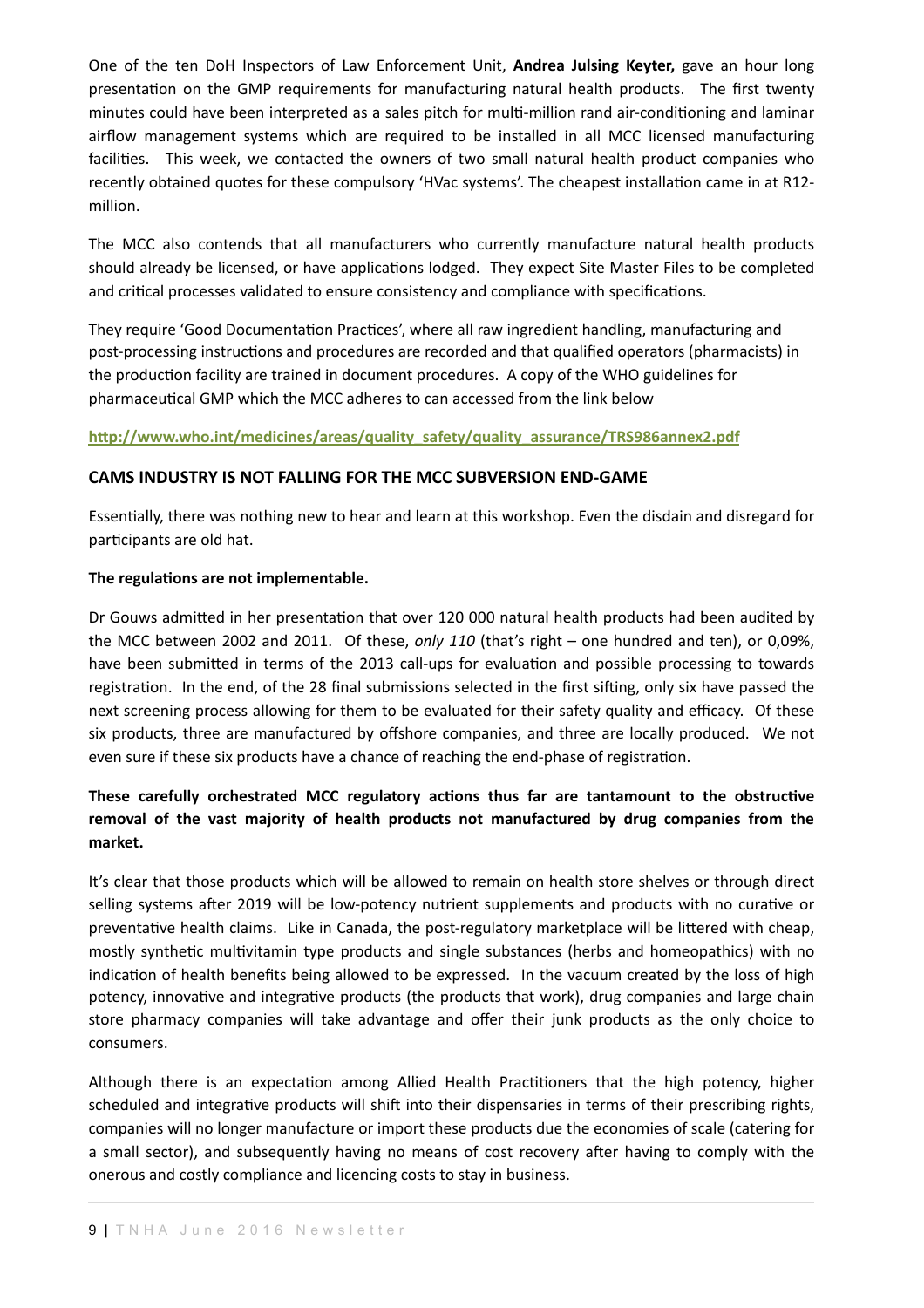In the end, the manufacturers, wholesalers, retailers, direct marketers, prescribing practitioners and the public will lose. The only winners will be the pharmaceutical industry.

#### **#REGULATIONS MUST FALL**

The natural health sector represented by the TNHA is resisting this unconstitutional and *ultra vires* attempt by the MCC to subvert the enormous value of the health products sector in our country.

Dr Gouws declared the MCC capacity for evaluating all medicines (pharmaceutical and CAMS products) to be 320 products per year. In 2009 a Ministerial Report highlighted that over 9 500 pharmaceutical drugs which are being prescribed or sold over-the-counter in South Africa have not been trialled or appropriately tested for their safety or efficacy. These are potentially high-risk products. The most generous computation for this failure of capacity in the MCC or DoH, implies that the MCC needs 200 years to for registering CAM products. In other words ... 'impossible'.

The TNHA rejects the entire regulatory system as per the 2013 regulations for natural health products on the basis that they are:

- **ULTRA-VIRES** (have no legal standing). The MCC does not have a clear legislative mandate to expand its scope beyond pharmaceutical medicines. In other countries where these products have been regulated, the legislators drafted and passed the laws for these low risk products. The Medicines and Related substances Act is deficient in enabling provisions for this these new systems of medicine. If different health professions (orthodox, allied and traditional) have separate legislation and statutory councils to represent their professions and philosophies, so must their medicines.
- **DISCRIMINATORY**. The regulations for complementary medicines do not include African Traditional Medicines and therefore are in breach of Section 9 (Equality clause) of the Bill of Rights in the Constitution. Herbal medicine is herbal medicine. There cannot be regulations enforced for non-indigenous traditional disciplines (Traditional Chinese Medicines, Traditional Western Herbal Medicines, Traditional Unani Tibb Medicines and Traditional Ayurvedic Medicines) and no equal regulation for indigenous African Traditional Medicine, used by the majority of South Africans. The discrimination is unfair, *until proven to be fair.*
- **UNDERMINING OF NATIONAL SOVEREIGNTY**. Implementing unconstitutional harmonisation agreements (ICMRA/WHO etc) undermines our local law-making process and national sovereignty.
- **BREACH OF THE ADMINISTRATIVE JUSTICE ACT**. Serious breaches of due law-making process have occurred since 2008. There has been no transparency or meaningful consultation in the manner regulations have been drafted and gazetted.
- **ANTI-COMPETITIVE**. The CAMS regulations create an anti-competitive environment favouring the pharmaceutical sector, necessitating a Competition Commission investigation.
- **ILL-CONCEIVED**. The regulations are irrationally pegged to the disciplines represented by the Allied Health Professions Council, with no international precedent or rationale for this interplay. Allied health practitioners are not the innovators, manufactures or sellers of these products to the public, nor do they have a vested right to their exclusive distribution.
- **DISPROPORTIONATE**. The MCC was established in 1965 to control and regulate high-risk pharmaceutical drugs in South Africa and to protect the public from harm. It, and other drug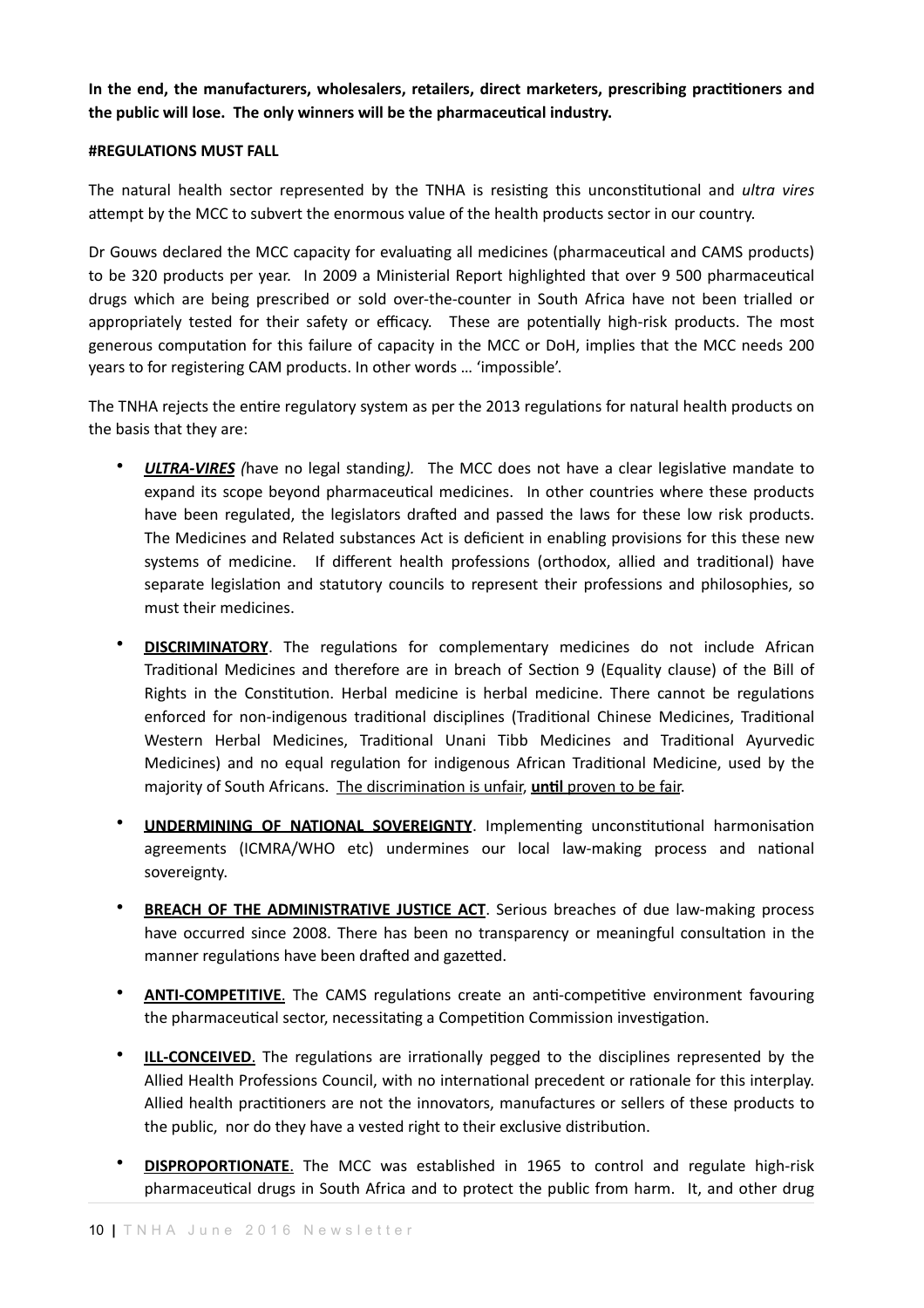regulators around the world have failed to achieve this mandated instruction by their respective legislatures. This is evidenced by the fact that pharmaceutical drugs are now the third leading cause of death in the industrialised word. This is followed by thousands of deaths caused by common foodstuffs and common household chemicals. Commercial natural health products are extremely low risk products, with no verifiable, recorded deaths in South Africa from their use in the 50 years the MCC has been in existence. The disproportionate regulatory fervour and resources expended on CAM regulation verses high risk drugs is irrational.

- **NON-REPRESENTATIVE OF THE CAM SECTOR**. The MCC is influenced by an 'expert' subcommittee referred to as the Complementary Medicines Committee (CMC). This committee was appointed by selective invitation and by no official public notice. This committee is made up of senior members of the Allied Health Professions Council and MCC officials. The AHPCSA has a vested interest in limiting the public's over-the-counter access to natural health products, in favour of having them prescribed after the payment consultation fees. There are no members on this committee which represent therapeutic nutrition, manufacturing or integrative medicine.
- **LIMITING OF PERSONAL FREEDOM OF CHOICE**. The regulations severely limit our freedom of choice in healthcare by undermining section  $12(2)$  of the Constitution. The State may not arbitrarily infringe on the rights of individuals to maintain their own bodily and psychological integrity, which includes the right to security and control over their own bodies.
- LIMITATION OF RELIGIOUS AND BELIEF RIGHTS. The regulations will block access to natural health products which may be integral to religious traditions, belief systems and cultural traditions. This is inconsistent with Section 15(1) of the Constitution.
- **PURPOSEFULLY & WILLFULLY OBSTRUCTIVE.** The regulations create impossible conditions for the majority of local small and medium sized companies to comply with. Despite warnings from the industry being relayed to the MCC about the consequences of inappropriate regulations and pharmaceutical standards imposed on their businesses, the MCC has ignored all these legitimate concerns.
- **FATALLY CONCEIVED.** There were no risk-benefit, cost-benefit or impact studies performed before the regulations were gazetted (or their subsequent amendments). The MCC lacks the capacity to evaluate the 110 000 products now it wishes to register. The administration must first prioritise the high-risk pharmaceutical drug registration backlog, before expending limited resources on low-risk natural health products.
- **ENFORCING TRADE BARRIERS**. The regulations severely impact on foreign natural health product imports and exports.
- **NEGATIVELY IMPACTING ON EMPLOYMENT**. The natural health product sector employs tens of thousands of people directly and indirectly. The regulatory regime will result in job losses for the majority of these people. Not only will the CAM companies be eradicated, but associated business sectors (raw ingredient suppliers, media advertising, packaging, logistics, printers etc). Approximately R9 billion of taxable income will be lost to the fiscus.
- **NOT ENOUGH PHARMACISTS.** In terms of the Medicines and Related Substances Act and the Pharmacy Act, all manufacturers or distributes natural health products will have to employ qualified and licenced pharmacists full time to oversee product manufacture and handling. Presently there is a shortage of at least 5 000 pharmacists in the State health sector with only 300 and 400 pharmacists graduating each year. A large percentage of these leave our shores on completion of their practical training year working for the State.